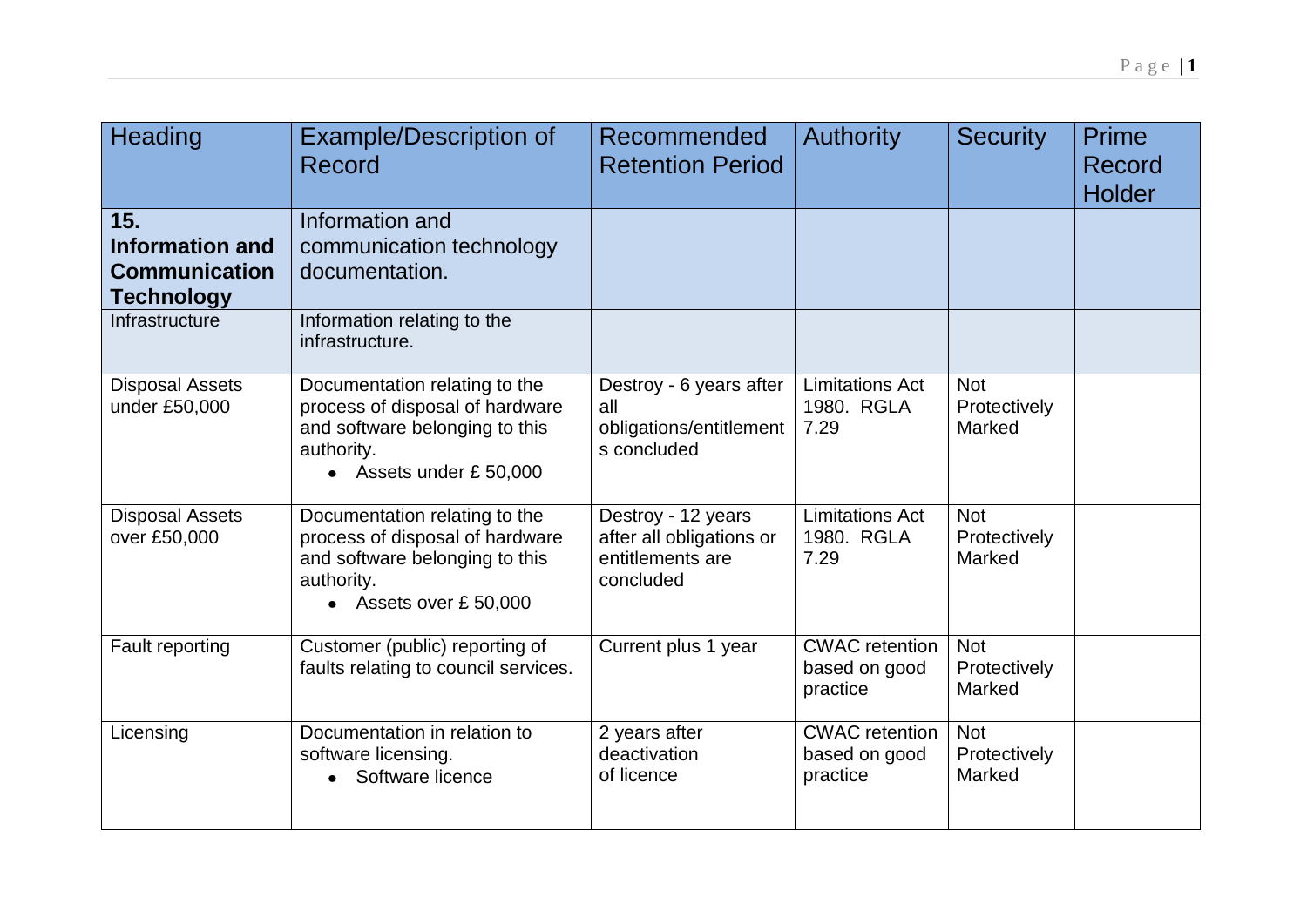| Heading                       | <b>Example/Description of</b><br>Record                                                 | Recommended<br><b>Retention Period</b>                            | <b>Authority</b>                                   | <b>Security</b>                      | Prime<br><b>Record</b><br><b>Holder</b> |
|-------------------------------|-----------------------------------------------------------------------------------------|-------------------------------------------------------------------|----------------------------------------------------|--------------------------------------|-----------------------------------------|
| <b>Help Desk Support</b>      | Help desk support information<br>relating to specific systems or<br>pieces of software. | Current plus 1 year                                               | <b>CWAC</b> retention<br>based on good<br>practice | <b>Not</b><br>Protectively<br>Marked |                                         |
| Information security          | Data security information and<br>documentation.                                         | Review after 7 years                                              | <b>CWAC</b> retention<br>based on good<br>practice | <b>Not</b><br>Protectively<br>Marked |                                         |
| <b>Network</b><br>maintenance | Documentation relating to the<br>maintenance and support of the<br>network.             | Destroy after 7 years                                             | Limitations Act,<br>1980                           | <b>Not</b><br>Protectively<br>Marked |                                         |
| Server maintenance            | Documentation relating to system<br>servers and their maintenance.                      | Destroy after 7 years                                             | Limitations Act,<br>1980                           | <b>Not</b><br>Protectively<br>Marked |                                         |
| Spatial data<br>management    | Documentation relating to<br>geographic information systems.<br><b>GIS systems</b>      | Review after 7 years                                              | Limitations Act.<br>1980                           | <b>Not</b><br>Protectively<br>Marked |                                         |
| Storage                       | Documentation relating to storage<br>systems and servers.                               | Life of system or<br>server plus 6 years                          | <b>CWAC</b> retention<br>based on good<br>practice | <b>Not</b><br>Protectively<br>Marked |                                         |
| <b>Strategy</b>               | Documentation relating to an ICT<br>Strategy.                                           | Permanent - offer to<br>archive when<br>business use<br>concluded | <b>CWAC</b> retention<br>based on good<br>practice | <b>Not</b><br>Protectively<br>Marked |                                         |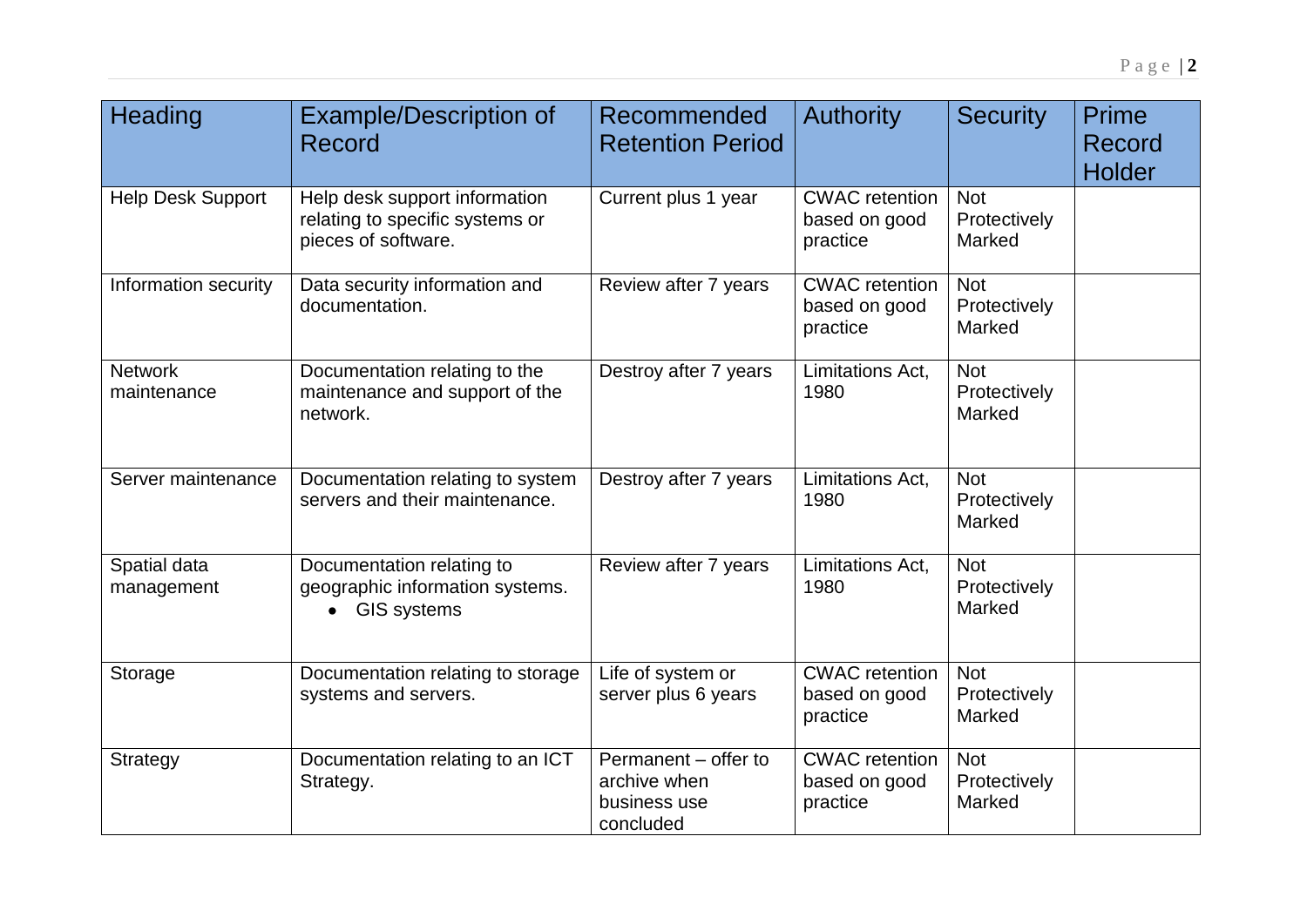| Heading                     | <b>Example/Description of</b><br>Record                                                                                                                           | Recommended<br><b>Retention Period</b>              | <b>Authority</b>                                   | <b>Security</b>                      | Prime<br>Record<br><b>Holder</b> |
|-----------------------------|-------------------------------------------------------------------------------------------------------------------------------------------------------------------|-----------------------------------------------------|----------------------------------------------------|--------------------------------------|----------------------------------|
| Web development             | Includes development of Internet,<br>Intranet and Extranet.                                                                                                       | Review after 3 years                                | <b>CWAC</b> retention<br>based on good<br>practice | <b>Not</b><br>Protectively<br>Marked |                                  |
| System support              | Documentation relating to a<br>specific application. System logs<br>may be identified by application,<br>hardware etc.                                            |                                                     |                                                    |                                      |                                  |
| <b>Change Control</b>       | Documentation relating to<br>planned changes to a specific<br>system.<br>• System log                                                                             | Destroy - 2 years after<br>system no longer<br>used | <b>LGCS</b>                                        | <b>Not</b><br>Protectively<br>Marked |                                  |
| Configuration<br>management | Documentation relating to the<br>configuration of the system.<br>• System log                                                                                     | Destroy - 2 years after<br>system no longer<br>used | <b>LGCS</b>                                        | <b>Not</b><br>Protectively<br>Marked |                                  |
| Data Management             | Documentation relating to the<br>management of specific systems<br>data which includes back ups,<br>mirroring, and systems interfaces.<br>System log<br>$\bullet$ | Destroy - 2 years after<br>system no longer<br>used | <b>LGCS</b>                                        | <b>Not</b><br>Protectively<br>Marked |                                  |
| Design and<br>Construction  | Documentation relating to the<br>design and construction of<br>systems.<br>• System log                                                                           | Destroy - 2 years after<br>system no longer<br>used | <b>LGCS</b>                                        | <b>Not</b><br>Protectively<br>Marked |                                  |